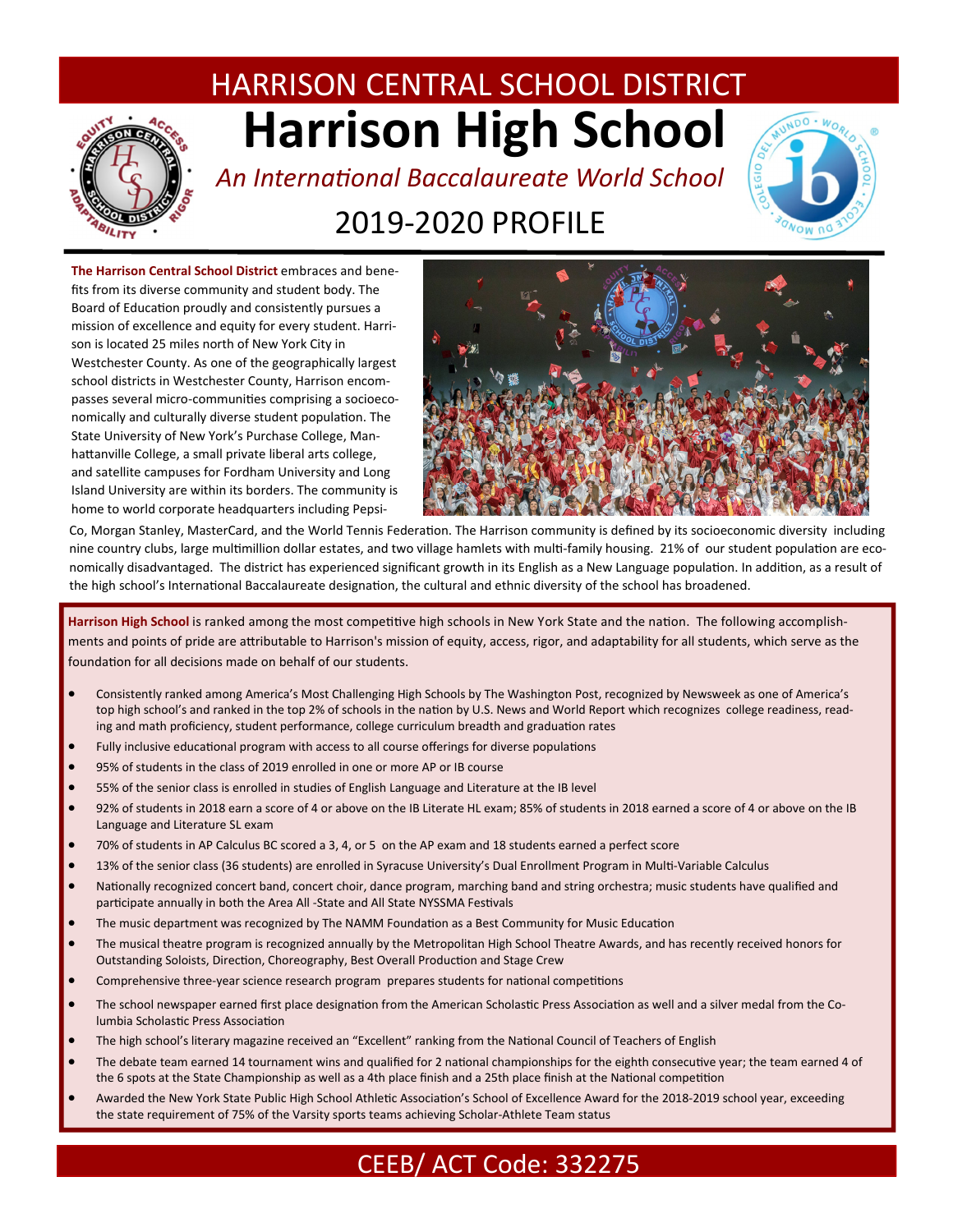### **GRADUATION REQUIREMENTS**

To earn a New York State diploma students must complete and demonstrate competency in 22‐units of study. English– 4 units

Social Studies– 4 units

Mathematics- 3 units

- Science– 3 units
- Physical Education-2 units
- Second Language– 1 unit

Electives- 3 1/2 units

The Arts– 1 unit

Health– 1/2 unit

**TOTAL: 22 units** 

### **DETERMINATION OF CREDIT**

**1 Unit or 1.0 Credit:** Course meets daily for a full school year

**1/2 Unit or 0.50 Credit:** One‐semester course meets daily or full‐year course that meets every other day

**1/4 unit or 0.25 Credit:** One‐semester course that meets every other day

### **PROGRAMS OF STUDY**

Advanced Placement, Dual Credit (Syracuse Univer‐ sity, Albany University‐SUNY and Westchester Com‐ munity College), International Baccalaureate, Special Education and Vocational (Member Board of Cooperative Education Services- BOCES)

### **MARKING SYSTEM**

Grading is numerical and 65% is passing.

| 97-100%        | 4.0      | A+ |
|----------------|----------|----|
| 94-96%         | 4.0      | А  |
| 90-93%________ | 3.7      | А- |
| $87-89\%$      | 3.3      | B+ |
| 84-86%         | 3.0      | B  |
| 80-83%         | 2.7      | B- |
| 77-79%         | 2.3      | C+ |
| 74-76%         | 2.0      | C  |
| 70-73%         | 1.7      | C- |
| 67-69%         | 1.3      | D+ |
| 65-66%         | 1.0      | D  |
| Below 65%      | $\Omega$ | F  |
|                |          |    |

### **TRANSCRIPT DESIGNATIONS**

AP– Advanced Placement IB– InternaƟonal Baccalaureate SUPA– Syracuse University WCC– Westchester Community College

### **CUMULATIVE AVERAGE**

The cumulative average is a numerical average of actual grades received in all courses (passed, failed, or repeated).

Physical education, independent study, volunteer service, religious education, and audit courses are not included in the cumulative average.

The cumulative average on the transcript is displayed both as weighted and unweighted. Additional weight is added for Advanced Placement, International Baccalaureate, SUPA, and WCC courses.

### **DIPLOMA DESIGNATIONS**

#### *InternaƟonal Baccalaureate Diploma*

Awarded to students in addition to the Regents Diploma. The International Baccalaureate Diploma is earned after a challenging two-year International Baccalaureate curriculum as a junior and senior which includes six subjects areas, a 4,000 word extended essay, a course in Theory of Knowledge, and engagement in 100-150 hours of Creativity, Activity, and Service (CAS) projects.

### *Regents Diploma with Advanced DesignaƟon and Honors*

Awarded to students who complete all requirements for the Regents diploma and achieve an average of at least 90% on all Regents exams.

#### *Regents Diploma with Advanced DisƟncƟon*

Awarded to students who complete all the require‐ ments of a Regents Diploma plus the additional requirements: (a) Foreign language– at least 3 cred‐ its in the same foreign language plus a score of at least 65% on the Checkpoint B exam OR a 5‐unit sequence in art, music, or career technical education. (b) A second and third Regents examination in mathematics. (c) A second Regents examination in Science. One exam must be Living Environment and the second can be any part of the Physical Sciences.

### *Regents Diploma*

Awarded to students who complete at least 22 cred‐ its and achieve satisfactory scores on the required Regents examinations.

Competitive, 34%

### **CLASS OF 2019 COLLEGE ACCEPTANCES**

- **99% of graduates were admiƩed to insƟtuƟons of higher learning with 93% of students being admiƩed to 4‐year**   $int$ **institutions.**
- **87% of economically‐disadvantaged students were ac‐ cepted to 4‐year colleges/universiƟes**
- **79% of students with disabiliƟes were accepted to 4‐ year colleges/universiƟes**

*Barron's Profiles of American Colleges* classifies colleges by their selec‐ tivity: 1- Most Competitive, 2-Highly Competitive Plus, 3- Highly Competitive, 4-Very Competitive Plus

## **HARRISON HIGH SCHOOL**

255 Union Avenue Harrison, NY 10528 Main Office: (914) 630‐3095 Guidance: (914) 630‐3101 Fax: (914) 630‐3334

www.harrisoncsd.org

## **LEADERSHIP**

*Principal* 

Louis N. Wool, Ed.D. *Superintendent of Schools*  Michael Greenfield *Assistant Superintendent for Curriculum and InstrucƟon*  Kimberly Beukema

Laurie Griffo & Lawrence P. Mastrota *Assistant Principals*  Christopher Tyler, Ph.D. *IB Coordinator* 

### **SCHOOL COUNSELORS**

Less Competitive. **Non-Competitive** 7%

Lauren Ciallella, Kira DiFalco, Kristy Grammas,<br>Shari Heyen, Renee Katzenberg, Cindy Leong,<br>Director of Guidance **Director of Guidance** *Director of Guidance* 

### **BOARD OF EDUCATION**

Kelly Mulvoy Mangan, *President*  Lindy Wolverton, *Vice President Trustees:* Dennis Di Lorenzo, Kelly Kozak, Noreen Lucey, Placido Dino Puccio, Robert Sullivan





## EQUITY ACCESS RIGOR ADAPTABILITY

Most, Highly, and **Very Competitive,** 59%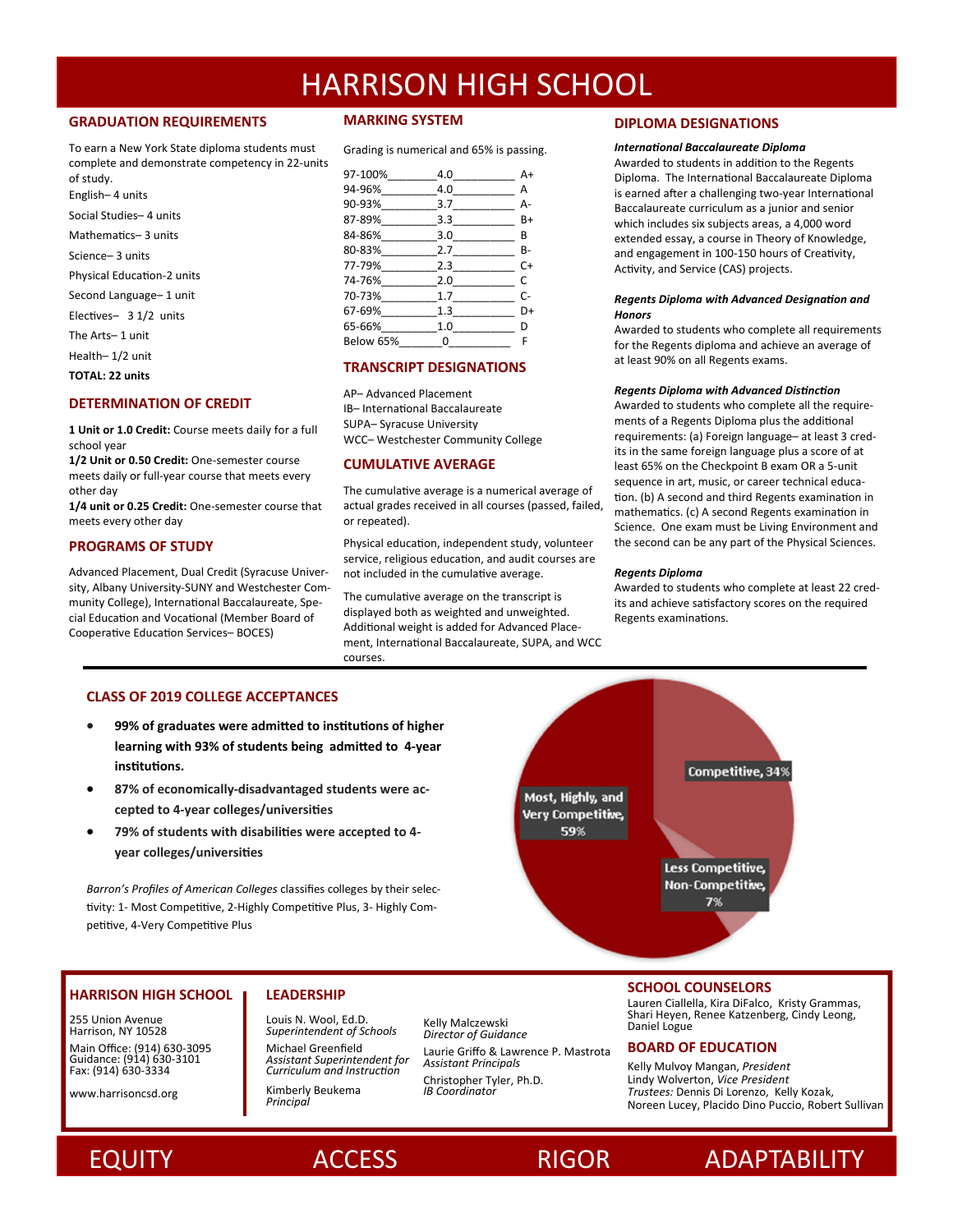## **WHAT IS THE MOST DEMANDING PROGRAM OF STUDY?**

Harrison High School emphasizes a personalized approach to learning. We offer *all* students the opportunity to earn an IB Diploma, recognized as one of the most comprehensive and rigorous programs of study. For many students, the most demanding course of study is a personalized program combining select IB, AP and other ex‐ ternally validated, college‐level courses.

## **RIGOROUS ACADEMIC OFFERINGS**

Harrison High School offers a comprehensive, rigorous college and career preparatory curricu‐ lum. Harrison has made a commitment to providing equity and access to a demanding and advanced course of study in Advanced Place‐ ment (AP), the International Baccalaureate (IB) Program and dual credit course offerings.

## **ADVANCED PLACEMENT COURSES (3)**

Calculus BC, Statistics, World History

## **INTERNATIONAL BACCALAUREATE COURSE (30)**

**Language:** English Literature HL, Language and Literature SL

**Individuals and Society:** History HL/SL, Econom‐ ics SL, Psychology HL/SL, Business Management SL

**MathemaƟcs:** Math SL, Math Studies SL

**The Arts:** Dance HL/SL, Visual Arts HL/SL, Music HL/SL, Theatre HL/SL

**Experimental Science:** Biology HL/SL, Physics HL/SL, Design Technology HL/SL

**Second Language:** French SL, Italian HL/SL, Spanish HL/SL, Spanish Ab Initio **Theory of Knowledge:** Theory of Knowledge

## **DUAL CREDIT COURSES (7)**

## **Syracuse University (SUPA):** Computer

Software Engineering, Multi-Variable

Calculus, Web Design and Management

### **Westchester Community College (WCC):**

College Entrepreneurship, College Financial Ac‐ counting, College Marketing

**Albany University‐SUNY:** Science Research

## **INTERNATIONAL BACCALAUREATE DIPLOMA PROGRAM**

The mission of the IB Diploma Program is to develop internationally minded students who, recognizing their common humanity and shared guardianship of the planet, help to create a better and more peaceful world. These aims are accomplished by creating learning opportunities through the lens of the IB Learner Profile. The learner profile attributes of inquiry, knowledgeable, thinkers, communicators, principled, openminded, caring, risk-takers, balanced and reflective learners are evident throughout the instructional program.

Students are challenged with a rigorous international curriculum that requires engagement and the development of high-level critical thinking. In addition to International Baccalaureate courses in English, world language, individuals and societies, experimental science, mathematics, and the arts, students participate in an interdisciplinary course that explores knowledge across disciplines: The Theory of Knowledge. Students also write a self-directed, inquiry-driven Extended Essay and complete a Community Activity Service Project.

## **IB DIPLOMA CANDIDATES, RECIPIENTS & PARTICPATION**

| <b>Harrison</b> | Total             | Percent  | Earned         | Percent | <b>Percent of Class</b>     |
|-----------------|-------------------|----------|----------------|---------|-----------------------------|
| <b>Class of</b> | <b>Candidates</b> | of Class | <b>Diploma</b> |         | of Candidates Participating |
| 2018            | 87                | 32%      | 64             | 74%     | 96%                         |
| 2019            | 77                | 28%      | 53             | 69%     | 96%                         |
| 2020            | 80                | 31%      |                |         | 95%                         |
|                 |                   |          |                |         |                             |

## **RIGOR, ACCESS AND OPPORTUNITY**

Harrison High School does not require a minimum GPA for enrollment in AP or IB courses. Harrison High School supports *all* students in developing personalized pathways of study anchored in academic rigor, aligned to each students strengths and interests.

## THE CLASS OF 2019:

- 95% of students enrolled in at least one AP or IB course.
- 90% of students enrolled in two or more AP or IB courses.
- 63% of students enrolled in six or more AP or IB courses.

## **ADDITIONAL IB PROGRAM HIGHLIGHTS**

- Harrison has a larger percentage of IB Diploma recipients compared to similar schools. This is particularly notable given that our school has an *open door policy* **permiƫng equity and access to the IB Diploma Program.**
- Harrison student enrollment in the IB Diploma Program continues to grow and has nearly doubled since its inception in 2013. The total number of IB exams taken has increased from 720 exams in 2013 to 937 exams in 2019.
- 70% of students who took an IB examination in Harrison in 2019 earned a score of 4 or better.

## www.harrisoncsd.org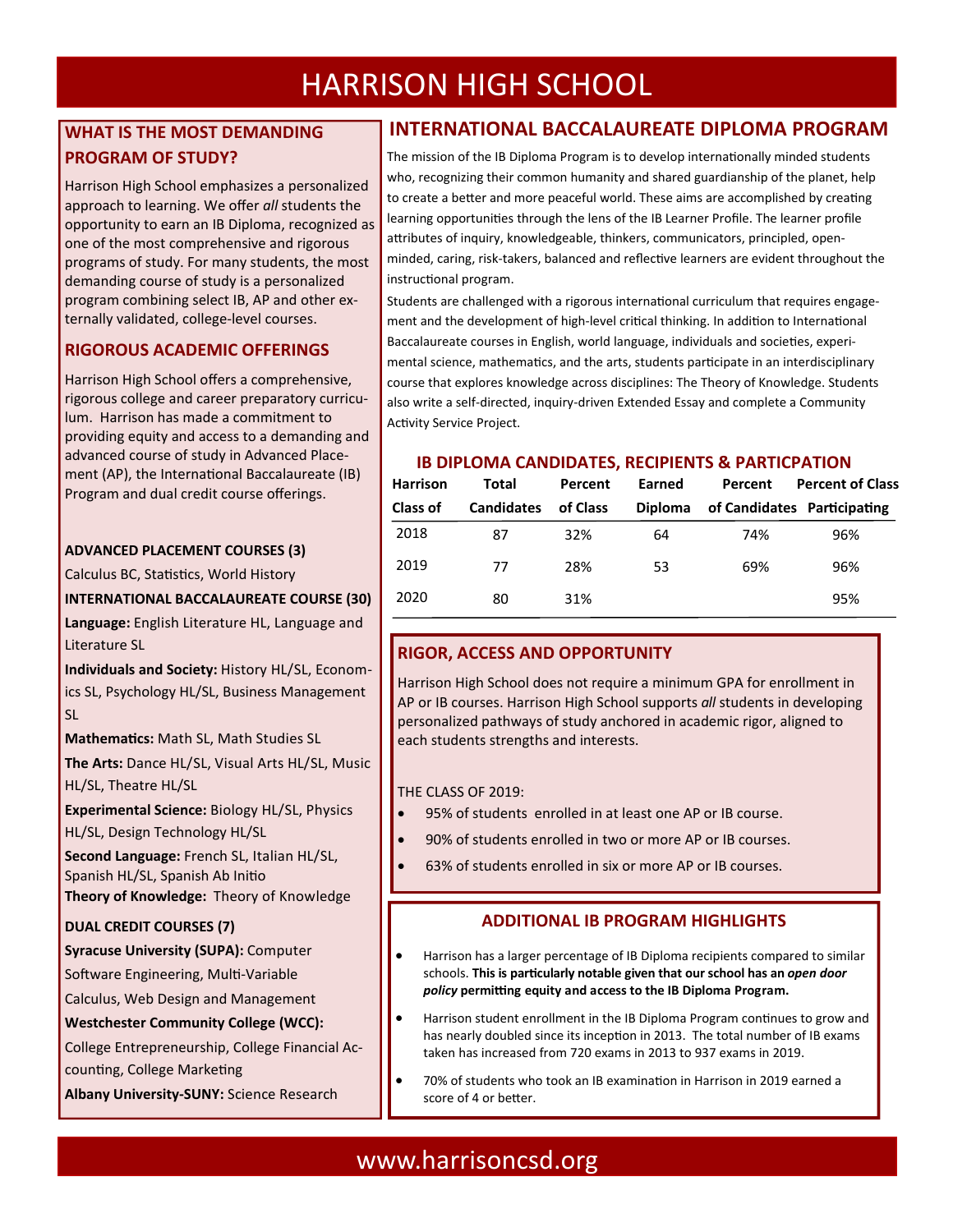### **UNIQUE LEARNING OPPORTUNITIES**

### *Algebra 1 Common Core*

All students are accelerated in 8th grade and take Algebra 1. Algebra 1 is a course designed by New York State for 9th grade students.

### *Topics in Pre‐Calculus*

Students who wish to accelerate in mathematics may choose to enroll in this two year course. In 9th grade, students take a Pre-Calculus course in addition to a course in Geometry. In 10th grade, students continue with Pre-Calculus in addition to Algebra II. 26% of underclassmen are enrolled in Topics in Pre‐Calculus.

### *MulƟ‐Variable Calculus (SUPA)*

This course is the equivalent of Calculus III at the college level. Harrison is one of only three schools in the United States recognized by Syracuse University to teach Calculus III.

### *Computer Science*

A 4 –year pathway is available to students beginning with an Introduction to Computer Science and includes SUPA courses in Web Design and Management and Computer Software Engineering. All students in Computer Software Engineering also sit for the Advanced Placement Exam in Computer Science.

### *Science Research*

The Harrison Science Research Program, in collaboration with SUNY Albany, invites students to participate in authentic, multi-year, scientific research and scholarship. Students work with research scientists and professionals in their chosen area of interest. Students present their findings, enter competitions, and attempt to publish their research.

### *IB Physics HL & SL*

A rigorous physics program is offered to all juniors and seniors. These 2‐year courses provide an in‐depth study of classical and modern physics with extensive hands‐on laboratory experiences. 26% of seniors have chosen to enroll in advanced Physics study.

### *AP World History*

Tenth grade students have the opportunity to challenge themselves in the second year of a 2 year sequence in Global History and Geography. The course culminates with an AP exam and Regents exam. 48% of current tenth grade students have chosen this ambitious pathway.

### *Journalism Program– The Husky Herald*

Students produce and publish *The Husky Herald* school newspaper as part of the Journalism program. Designed as a three year sequence, students learn the fundamen‐ tals of news writing and layout, editing, interview strategies and publishing.

### *IB English Literature HL & IB Language & Literature SL*

Harrison offers a comprehensive approach to high level English programs. The program is designed to teach stu‐ dents to read, analyze, and write critically at the college level. Further, the IB course offers a broadened interna‐ tional perspective on literature. This global approach prepares learners to appreciate diversity while encourag‐ ing a deeper understanding of one's own culture.

### *World Languages*

Harrison offers a World Language Program that culminates in five levels of language offered in secondary French, Italian, and Spanish. Three levels are also offered in Latin. Students take a full year of language beginning in 6th grade. All students who sustain language study are enrolled in IB French SL, IB Italian HL or SL , or IB Spanish HL or SL in years 4 and 5.

### *Visual Arts*

A comprehensive four‐year sequence inclusive of Studio Art, Drawing and Painting, Photography, and Ceramics comprises Harrison's visual arts offerings. Juniors and seniors may elect to take IB Visual Arts SL/HL, a program that promotes the development of artistic skill, critical reflection, historical knowledge, and cultural awareness.

### *Music*

Students perform locally and nationally through rigorous study with Concert Band, Concert Choir, String Orchestra, and Percussion Ensemble. Courses in music theory and technology are offered as pre‐ requisites to the IB Music SL/HL sequence, allowing students to become more globally aware of the history and analysis of music.

### *Dance*

The study of dance is offered through courses such as Dance Studio I & II, and IB Dance SL/HL. Emphasis is placed on providing students with the historical context and exposure to multiple genres of dance and choreographers, as well as opportunities to perform both locally and nationally.

### *Theatre Arts*

Harrison provides students with the opportunity to engage in theatrical performance and composition through Theater Arts I & II, and the IB Theater Arts SL/HL sequence. This rigorous program of study allows students to gain an understanding of theater history, text analysis, playwriting, and performance.

### *Seal of Biliteracy*

New York State Department of Education offers a Seal of Biliteracy to students who have studied and attained proficiency in two or more languages. Students are considered candidates for the Seal of Biliteracy throughout their senior year. Those who meet the requirements of the program earn the seal as a statement of accomplishment that is evi‐ dence of a students readiness for career, college and engagement as a global citizen.

### *Middle Years Programme*

The MYP has been designed as a coherent and com‐ prehensive curriculum framework that provides academic challenge and develops the life skills of students from the ages of 11 to 16. The programme allows students to build on their personal strengths and to embrace challenges. The MYP offers students opportunities to develop their potential, to explore their own learning preferences, to take appropriate risks, and to reflect on, and develop, a strong sense of personal identity.

### **CO‐CURRICULAR CLUBS**

Athletic Council Art Club Astronomy Club Buddies Club Cable Television Club Chemistry Club Color Guard Computer Science Club Dance Connections Debate Team DECA (Business Club) Film Studies Club Footlight Players (Musical Theater) Foreign Language Clubs and Honor Societies (French, Italian, Latin, Spanish) Friends of Rachel Gay‐Straight Alliance HHS Newspaper, *The Husky Herald*  HHS Playhouse (Theater) Husky Harmonics (Vocal Music) *Imagine*: Literary Magazine Jazz Workshop Technical Crew **Majorettes** Math Club Model Congress National Honor Society (NHS) Peer Leaders Relay for Life ROTOY: Reaching Out to Our Youth Student Government, *General OrganizaƟon*  String Ensemble Symphonic Winds Varsity Club Yearbook Club Youth Volunteers of Harrison

### **INTERSCHOLASTIC ATHLETICS**

Baseball Basketball Bowling Cheerleading Cross Country Cross Country Field Hockey Football Golf Ice Hockey Lacrosse Soccer Soccer Softball Swimming Tennis Track and Field Volleyball Wrestling





ACCESS RIGOR ADAPTABILITY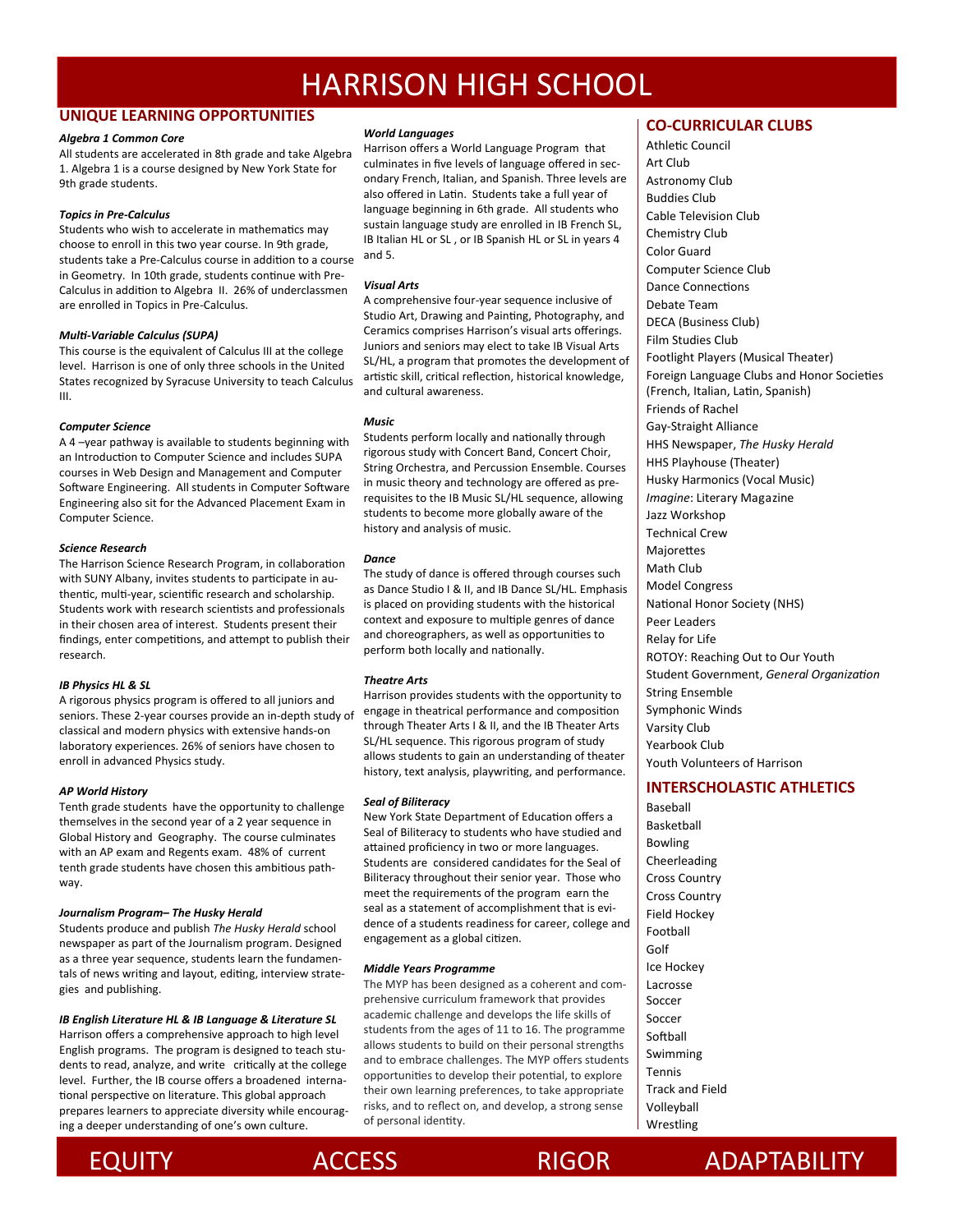## **SCHOOL INFORMATION CLASS of 2020**

**Enrollment:** 1063

**12th Grade Enrollment:** 257

**Number of Faculty:** 119

**Student to Counselor Ratio: 160:1** 

**School Year:** Four 10‐week quarters

**School Day:** Nine 41‐minute periods

**First Day of School:** September 5, 2019

**GraduaƟon Day:** June 26, 2020

## **GRADUATION HONORS**

Harrison High School eliminated ranking students in 2008. A tiered system of graduation honors is bestowed upon students as determined by cumulative weighted grade-point-average at the end of junior year.

| <b>Academic</b><br><b>Distinction</b> | <b>Cumulative</b><br><b>Weighted Average</b> | Class of<br>2020 |  |
|---------------------------------------|----------------------------------------------|------------------|--|
| Summa Cum Laude                       | 98.00 or higher                              | 28 students      |  |
| Magna Cum Laude                       | $95.00 - 97.99$                              | 38 students      |  |
| Cum Laude                             | $93.00 - 94.99$                              | 22 students      |  |
|                                       |                                              |                  |  |

## **CLASS OF 2020 CUMULATIVE UNWEIGHTED & WEIGHTED GRADE DISTRIBUTION**





## **CLASS OF 2020 COLLEGE‐BOUND SAT & ACT SCORES**

| <b>ACT Summary</b> | College Ready* | <b>Harrison</b><br><b>Student Mean</b> | <b>SAT Summary</b>          | <b>College Ready*</b> | <b>Harrison</b><br><b>Student Mean</b> |
|--------------------|----------------|----------------------------------------|-----------------------------|-----------------------|----------------------------------------|
| English            | 18             | 25.5                                   | Evidence-Based              |                       |                                        |
| Math               | 22             | 25.2                                   | Reading and Writing<br>Math | 480<br>530            | 582<br>601                             |
| Reading            | 22             | 26.1                                   |                             |                       |                                        |
| Science            | 23             | 26.1                                   | <b>Total</b>                | 1010                  | 1183                                   |

\*Based on ACT benchmarks \*Based on SAT benchmarks

## www.harrisoncsd.org